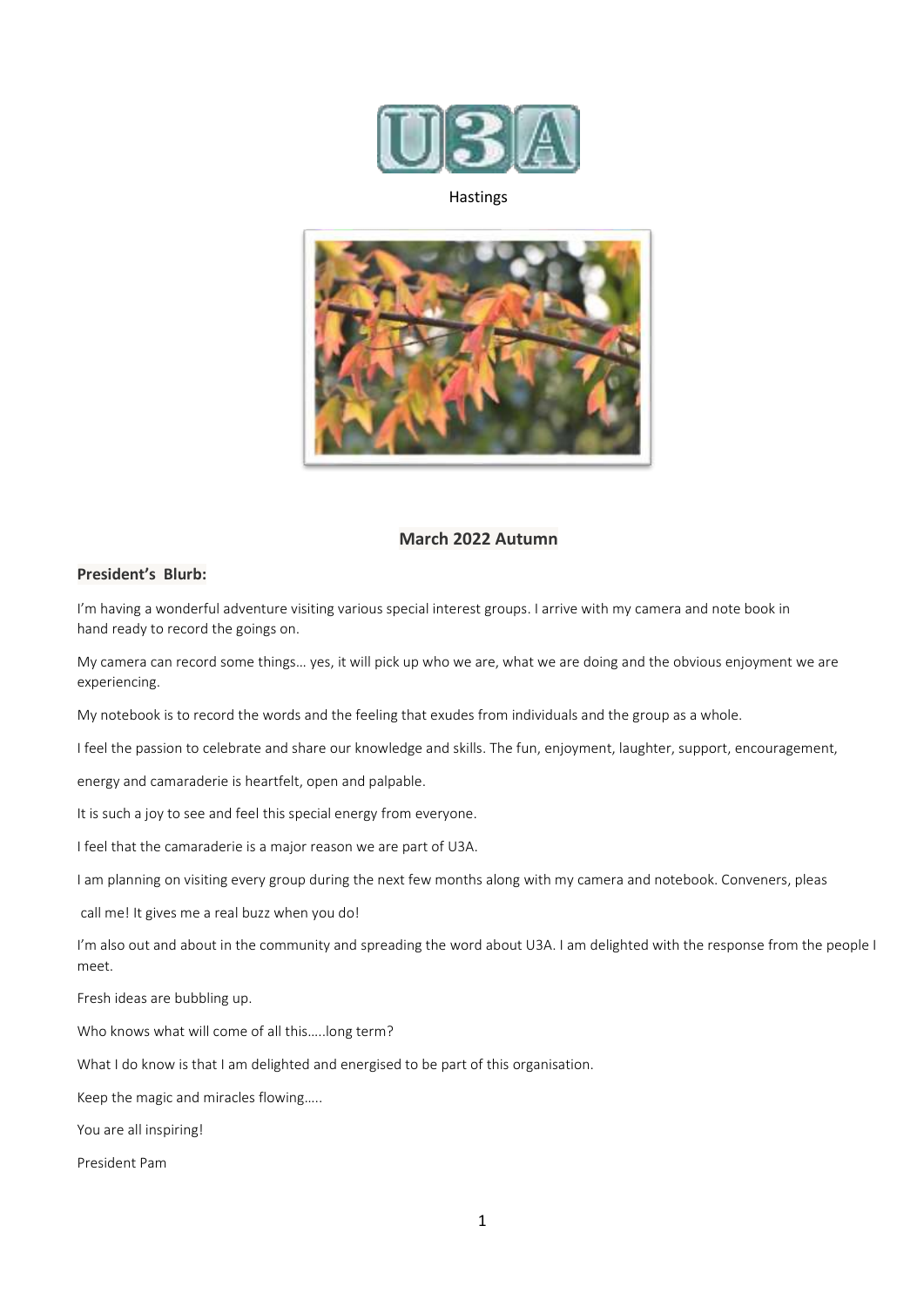## **Our next coffee morning:**

Tuesday 8th March, 2022

At: Bridge Club, 911 Railway Rd South, Hastings

At: 9.45am

It's coming up quickly. We're ready to have a cuppa and hear another interesting talk from our guest speaker, Kathryn Perks.

**Please ensure that you have your Vaccine Pass available for viewing. This is a mandatory requirement of both the Hastings Bridge Club and U3A Hastings.**

## **Guest Speaker: Kathryn Perks**

Kathryn Perks, a member of our U3A, is the author of 'When I Die', an end of life planner and workbook.



'When I Die' is a helpful resource in which to record all the 'other' stuff that may not be recorded in your will, such as personal identification information (required for death certificate), contact details and how to notify family, friends and professionals, preference for body disposal, funeral/memorial service, financial (bank accounts, income, business and property ownership), memberships, subscriptions, insurances, distribution of items not included in your will, on-line registrations etc.

The 'When I Die' workbook puts everything in one place and is designed to assist your family, legal professional and executor with the administration of your estate.

'When I Die' normally retails for \$25, however copies will be available to U3A members on the 8th of

March for the special price of \$20.

# **Special interest group updates**

## **Petanque: Faye Alexander**

I had a most enjoyable hour or so when I visited Faye and her group at Summerset in the Orchard on a very hot sunny morning.

Petanque is a low tech activity that is inexpensive and easily accessible. It provides social stimulation, is friendly and fun. It can also create exhilarating challenges and intense competition.

### **Snippets:**







"Well Done!

"I could see that happening!"

"That finished on the right note!"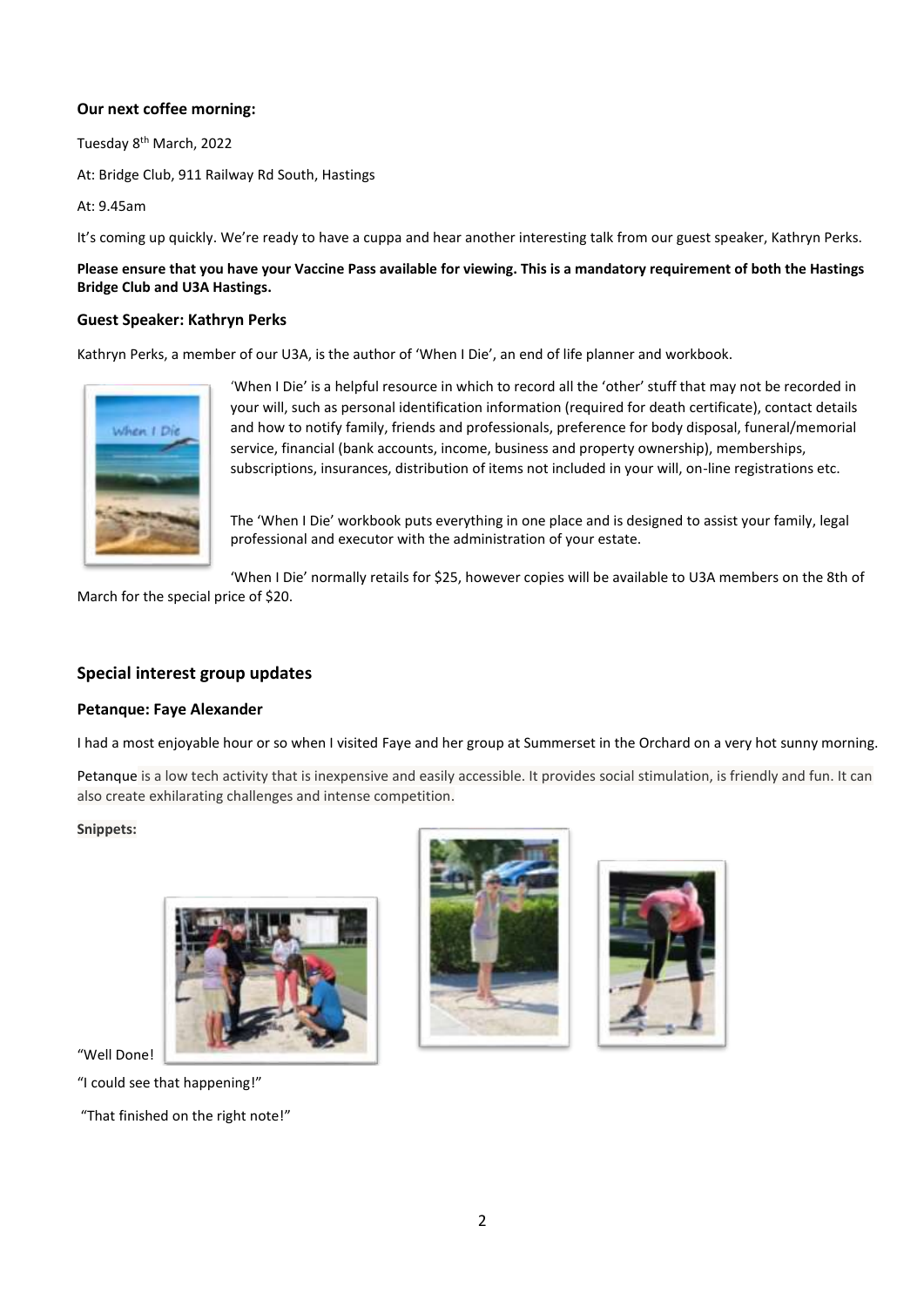### **Living Language: Erica Tenquist:**

Subject: How do you hang out your washing?

On hearing this my mind went crazy…..from "What kind of subject is that?" to… "Wow, this will be very interesting."

And it certainly created a delightful, funny and insightful discussion among the 15 enthusiastic members.

This Special Interest Group has been meeting for some 8 or 9 years covering many interesting subjects and always different.

### **Snippets:**



Son talking to Mum "Don't hang my clothes on the line anymore. You don't do it properly" "My housekeeper hangs my clothes out and it's all over the place. Makes me cringe! I've just had to get used to it. The clothes still dry! My brother is very particular…green pegs for towels, blue pegs for underwear, Yellow for …. And so on !!! Does this say something about our personality? I quickly learnt to double peg my clothes to the line in Wellington…That way I didn't need to go out hunting for them in the neighbourhood.

### **Bike Riding Group: Diane Brown**



Another stunning day for a very pleasant ride.

### **Historical Amblers: Fay Julian**

A walk and talk time learning about a number of the community art works in Hastings.

John Eden's delight and knowledge of these amazing works of art was very interesting, although we introduced him to one he didn't know about!







#### **Slow Stitching: Pam**

A soothing, simple and satisfying start to my group. I look forward to our next stint of doodling and dabbling!